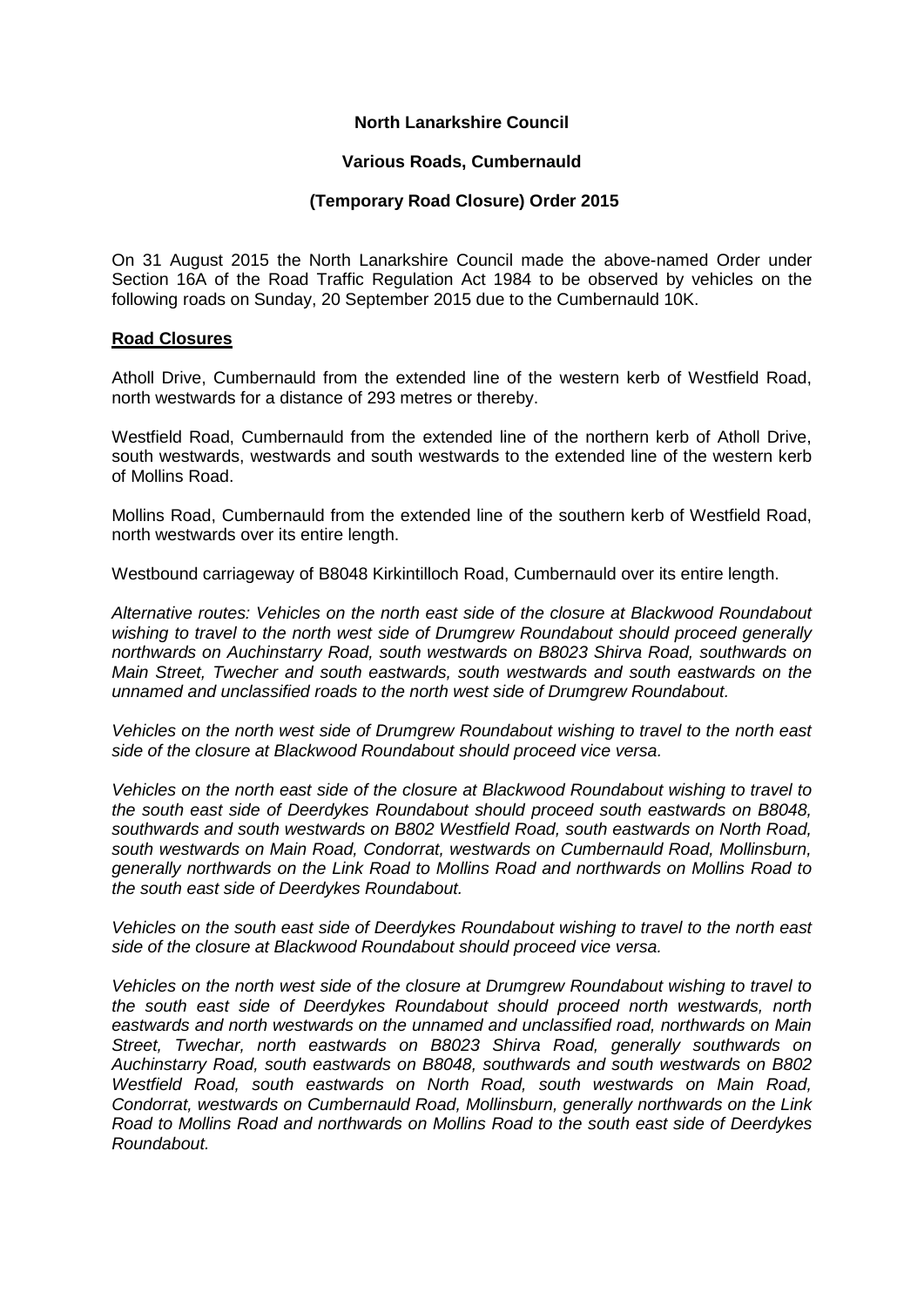*Vehicles on the south east side of Deerdykes Roundabout wishing to travel to the north west side of the closure at Drumgrew Roundabout should proceed vice versa.*

*Vehicles on the south east side of the closure at Broadwood Roundabout wishing to travel to the north west side of Drumgrew Roundabout should proceed north eastwards on B802 Westfield Road, north westwards on B8048, generally northwards on Auchinstarry Road, south westwards on B8023 Shirva Road, southwards on Main Street, Twechar and south eastwards, south westwards and south eastwards on the unnamed and unclassified roads to the north west side of Drumgrew Roundabout.*

*Vehicles on the north west side of Drumgrew Roundabout wishing to travel to the south east side of the closure at Broadwood Roundabout should proceed vice versa.*

*Vehicles on the south east side of the closure at Broadwood Roundabout wishing to travel to the south east side of Deerdykes Roundabout should proceed north eastwards on Westfield Road, south eastwards on North Road, south westwards on Main Road, Condorrat, westwards on Cumbernauld Road, Mollinsburn, generally northwards on the Link Road to Mollins Road and northwards on Mollins Road to the south east side of Deedykes Roundabout.*

*Vehicles on the south east side of Deerdykes Roundabout wishing to travel to the south east side of the closure at Broadwood Roundabout should proceed vice versa.* 

The Order will come into operation at 0930 hours and will remain in operation until 1300 hours on Sunday, 20 September 2015.

> JUNE MURRAY EXECUTIVE DIRECTOR OF CORPORATE SERVICES

Civic Centre, Windmillhill Street, Motherwell, ML1 1AB

-------------------------------------------------------------------------------------------------------------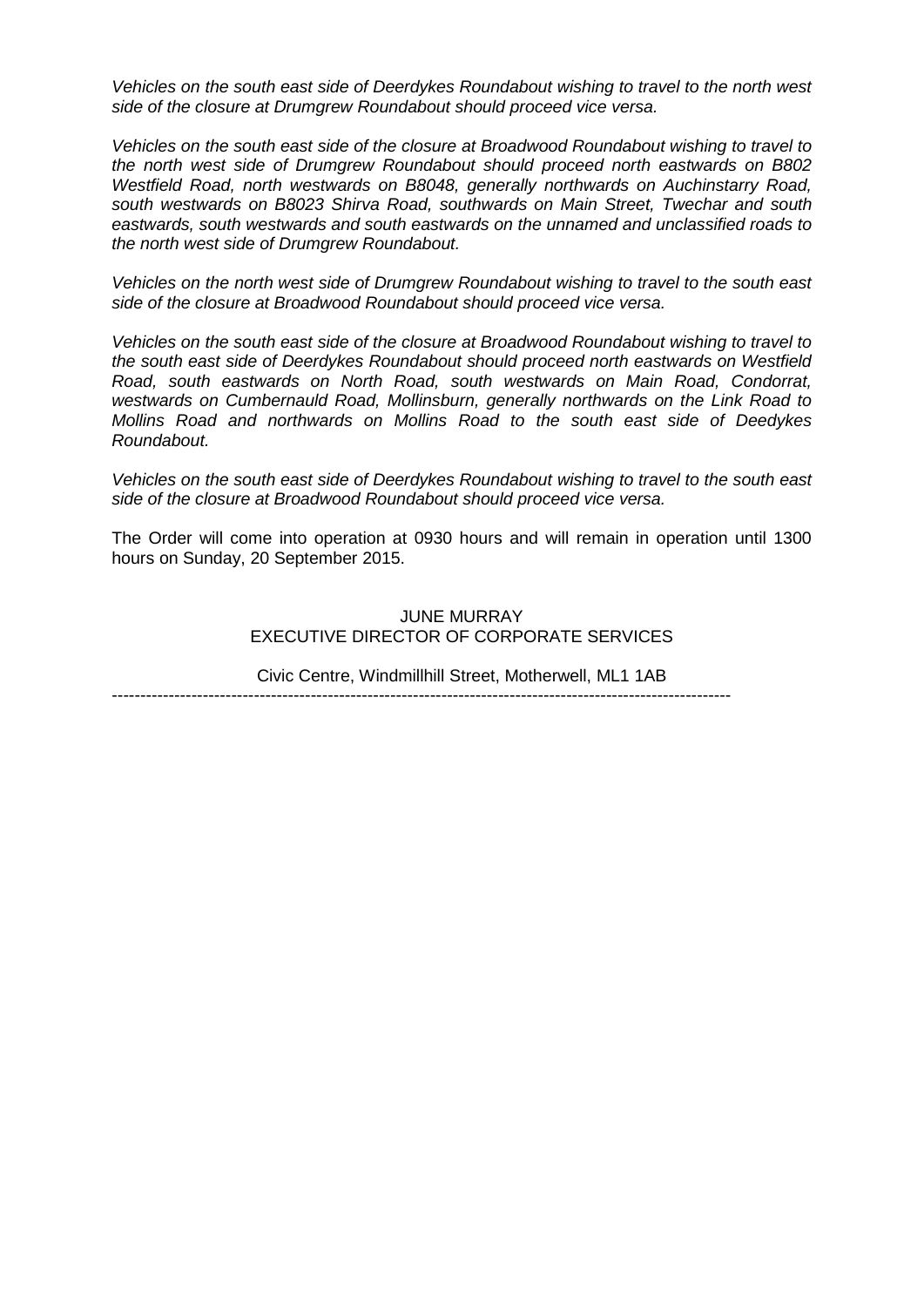# **North Lanarkshire Council**

## **Various Roads, Cumbernauld**

### **(Temporary Road Closure) Order 2015**

The North Lanarkshire Council, in exercise of the powers conferred on them by Section 16A of the Road Traffic Regulation Act 1984, as amended by Schedule 1 of the Road Traffic (Temporary Restrictions) Act 1991, and of all other enabling powers, hereby make the following Order:-

- 1. This Order may be cited as "The North Lanarkshire Council (Various Roads, Cumbernauld) (Temporary Road Closure) Order 2015" and shall be effective during the period from 0930 hours until 1300 hours on Sunday, the twentieth day of , Two thousand and fifteen.
- 2. No person shall drive or cause or permit to be driven any motor vehicle on the following roads due to the Cumbernauld 10K.

### **Road Closures**

Atholl Drive, Cumbernauld from the extended line of the western kerb of Westfield Road, north westwards for a distance of 293 metres or thereby.

Westfield Road, Cumbernauld from the extended line of the northern kerb of Atholl Drive, south westwards, westwards and south westwards to the extended line of the western kerb of Mollins Road.

Mollins Road, Cumbernauld from the extended line of the southern kerb of Westfield Road, north westwards over its entire length.

Westbound carriageway of B8048 Kirkintilloch Road, Cumbernauld over its entire length.

*Alternative routes: Vehicles on the north east side of the closure at Blackwood Roundabout wishing to travel to the north west side of Drumgrew Roundabout should proceed generally northwards on Auchinstarry Road, south westwards on B8023 Shirva Road, southwards on Main Street, Twecher and south eastwards, south westwards and south eastwards on the unnamed and unclassified roads to the north west side of Drumgrew Roundabout.*

*Vehicles on the north west side of Drumgrew Roundabout wishing to travel to the north east side of the closure at Blackwood Roundabout should proceed vice versa.*

*Vehicles on the north east side of the closure at Blackwood Roundabout wishing to travel to the south east side of Deerdykes Roundabout should proceed south eastwards on B8048, southwards and south westwards on B802 Westfield Road, south eastwards on North Road, south westwards on Main Road, Condorrat, westwards on Cumbernauld Road, Mollinsburn, generally northwards on the Link Road to Mollins Road and northwards on Mollins Road to the south east side of Deerdykes Roundabout.*

*Vehicles on the south east side of Deerdykes Roundabout wishing to travel to the north east side of the closure at Blackwood Roundabout should proceed vice versa.*

*Vehicles on the north west side of the closure at Drumgrew Roundabout wishing to travel to the south east side of Deerdykes Roundabout should proceed north westwards, north*